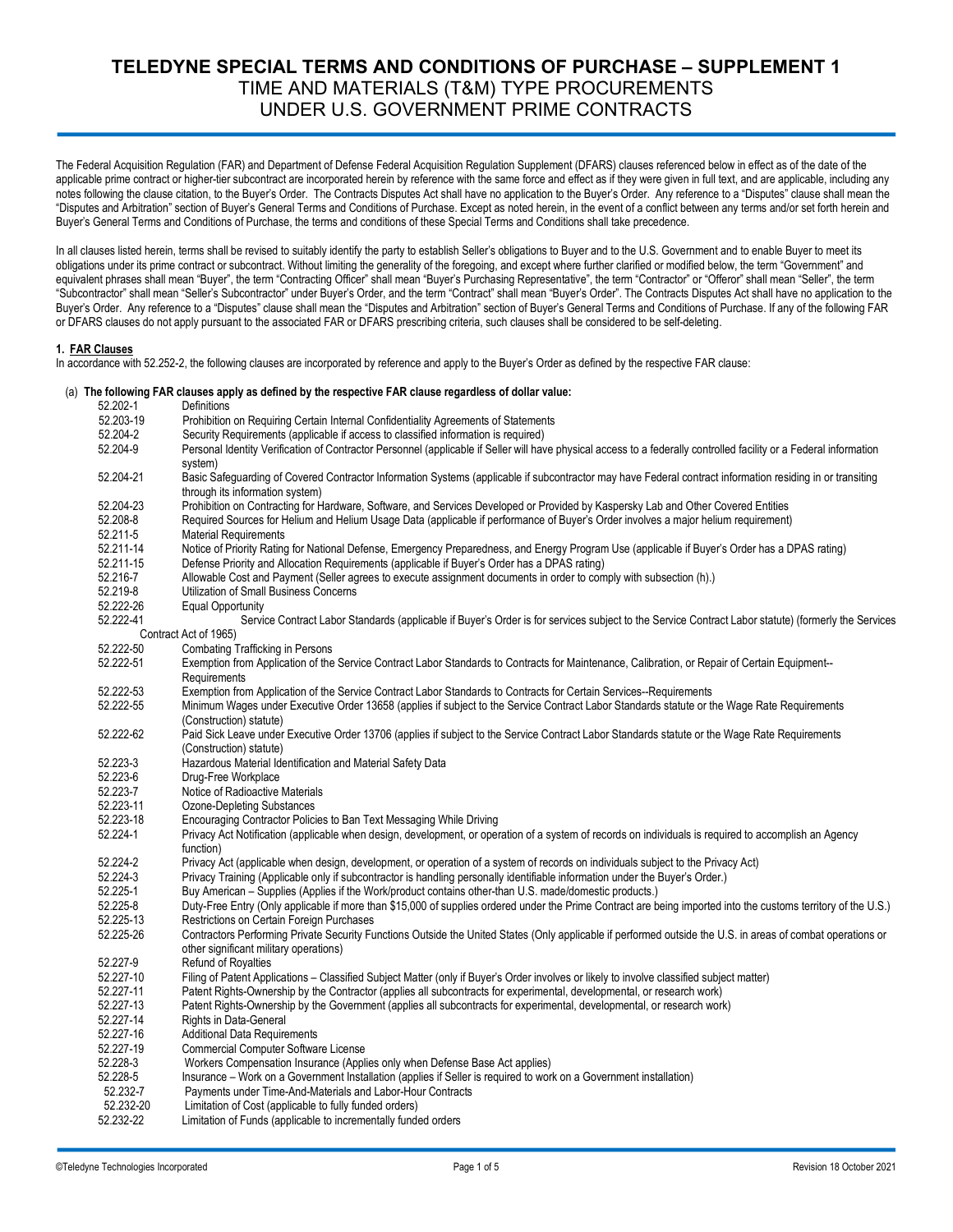|     | 52.232-39                      | Unenforceability of Unauthorized Obligations                                                                                                                                                                                                                                                                                                                                                                                                                                                                                   |
|-----|--------------------------------|--------------------------------------------------------------------------------------------------------------------------------------------------------------------------------------------------------------------------------------------------------------------------------------------------------------------------------------------------------------------------------------------------------------------------------------------------------------------------------------------------------------------------------|
|     | 52.232-40                      | Providing Accelerated Payments to Small Business Subcontractors (applies if Seller is classified as a small business)                                                                                                                                                                                                                                                                                                                                                                                                          |
|     | 52.233-4                       | Applicable Law for Breach of Contract Claim                                                                                                                                                                                                                                                                                                                                                                                                                                                                                    |
|     | 52.234-1                       | Industrial Resources Developed Under Defense Production Act Title III                                                                                                                                                                                                                                                                                                                                                                                                                                                          |
|     | 52.236-13                      | <b>Accident Prevention</b>                                                                                                                                                                                                                                                                                                                                                                                                                                                                                                     |
|     | 52.237-2                       | Protection of Government Buildings, Equipment and Vegetation (Applicable to any work performed on a Government installation.)                                                                                                                                                                                                                                                                                                                                                                                                  |
|     | 52.242-3                       | <b>Penalties for Unallowable Costs</b>                                                                                                                                                                                                                                                                                                                                                                                                                                                                                         |
|     | 52.242-4                       | <b>Certification of Final Indirect Costs</b>                                                                                                                                                                                                                                                                                                                                                                                                                                                                                   |
|     | 52.242-13                      | Bankruptcy                                                                                                                                                                                                                                                                                                                                                                                                                                                                                                                     |
|     | 52.242-15                      | Stop-Work Order                                                                                                                                                                                                                                                                                                                                                                                                                                                                                                                |
|     | 52.243-3                       | Changes -- Time-and-Materials or Labor-Hours                                                                                                                                                                                                                                                                                                                                                                                                                                                                                   |
|     | 52.243-6                       | <b>Change Order Accounting</b><br>Notification of Changes                                                                                                                                                                                                                                                                                                                                                                                                                                                                      |
|     | 52.243-7<br>52.244-2           | Subcontracts (paragraphs (g) and (h) only apply)                                                                                                                                                                                                                                                                                                                                                                                                                                                                               |
|     | 52.244-5                       | Competition in Subcontracting                                                                                                                                                                                                                                                                                                                                                                                                                                                                                                  |
|     | 52.244-6                       | Subcontracts for Commercial Items                                                                                                                                                                                                                                                                                                                                                                                                                                                                                              |
|     | 52.245-1                       | Government Property (applicable if Government furnished property will be used in performance of Buyer's Order)                                                                                                                                                                                                                                                                                                                                                                                                                 |
|     | 52.245-9                       | Use and Charges (applicable if Government furnished property will be used in performance of Buyer's Order)                                                                                                                                                                                                                                                                                                                                                                                                                     |
|     | 52.246-6                       | Inspection -- Time-and-Material and Labor-Hour                                                                                                                                                                                                                                                                                                                                                                                                                                                                                 |
|     | 52.247-63                      | Preference for U.S.-Flag Air Carriers                                                                                                                                                                                                                                                                                                                                                                                                                                                                                          |
|     | 52.247-64                      | Preference for Privately Owned U.S.-Flag Commercial Vessels                                                                                                                                                                                                                                                                                                                                                                                                                                                                    |
|     | 52.249-6<br>52.249-14          | Termination (Cost Reimbursement - T&M) Alternate IV (excluding any references to the Disputes Clause) (in paragraph (c) "120 days" is changed to "60<br>days", in paragraph (d) "15 days" is changed to "30 days" and "45 days" is changed to "60 days", in paragraph (e) "1 year" is changed to "6 months",<br>paragraph (i) is deleted, paragraph (I) "90 days" is changed to "45 days". Settlements and payments under this clause may be subject to the approval of the<br>Contracting Officer)<br><b>Excusable Delays</b> |
|     |                                |                                                                                                                                                                                                                                                                                                                                                                                                                                                                                                                                |
| (b) | 52.222-54                      | The following additional clauses apply as defined by the respective FAR clause if the value of Buyer's Order is over \$3,500.00 :<br>Employment Eligibility Verification (commercial services that are part of the purchase of a commercial off-the-shelf (COTS) item are exempt)                                                                                                                                                                                                                                              |
|     |                                |                                                                                                                                                                                                                                                                                                                                                                                                                                                                                                                                |
| (c) |                                | The following additional clauses apply as defined by the respective FAR clause if the value of the Buyer's order equals or exceeds the "micro-purchase threshold                                                                                                                                                                                                                                                                                                                                                               |
|     | (\$10,000)<br>52.222-21        | Prohibition of Segregated Facilities                                                                                                                                                                                                                                                                                                                                                                                                                                                                                           |
|     | 52.222-19                      | Child Labor-Cooperation with Authorities and Remedies                                                                                                                                                                                                                                                                                                                                                                                                                                                                          |
|     | 52.222-40                      | Notification of Employee Rights under the National Labor Relations Act                                                                                                                                                                                                                                                                                                                                                                                                                                                         |
| (d) |                                | The following additional clauses apply as defined by the respective FAR clause if the value of Buyer's Order equals or exceeds \$15,000:                                                                                                                                                                                                                                                                                                                                                                                       |
|     | 52.222-20                      | Contracts for Materials, Supplies, Articles, and Equipment Exceeding \$15,000 (Walsh-Healy Act)                                                                                                                                                                                                                                                                                                                                                                                                                                |
|     | 52.222-36                      | Equal Opportunity for Workers with Disabilities                                                                                                                                                                                                                                                                                                                                                                                                                                                                                |
| (e) |                                | The following additional clause applies if the Buyer is the Prime Contractor with the United States Government and the Buyer's Order equals or exceeds \$30,000:                                                                                                                                                                                                                                                                                                                                                               |
|     | 52.204-10                      | Reporting Executive Compensation and First-Tier Subcontract Awards (applicable if Supplier meets thresholds specified in clause)                                                                                                                                                                                                                                                                                                                                                                                               |
| (f) |                                | The following additional clause applies as defined by the respective FAR clause if the value of Buyer's Order equals or exceeds \$35,000:                                                                                                                                                                                                                                                                                                                                                                                      |
|     | 52.209-6                       | Protecting the Government's Interest When Subcontracting with Contractors Debarred, Suspended, or Proposed for Debarment (copies of notices provided to                                                                                                                                                                                                                                                                                                                                                                        |
|     |                                | USG Contracting Officer are to be provided concurrently to Teledyne.)                                                                                                                                                                                                                                                                                                                                                                                                                                                          |
| (g) |                                | The following additional clauses apply as defined by the respective FAR clause if the value of Buyer's Order equals or exceeds \$150,000:                                                                                                                                                                                                                                                                                                                                                                                      |
|     | 52.222-4                       | Contract Work Hours and Safety Standards -- Overtime Compensation                                                                                                                                                                                                                                                                                                                                                                                                                                                              |
|     | 52.222-35                      | Equal Opportunity for Veterans (unless exempted by the rules, requiations, or order of the Secretary of Labor)                                                                                                                                                                                                                                                                                                                                                                                                                 |
|     | 52.222-37                      | <b>Employment Reports on Veterans</b>                                                                                                                                                                                                                                                                                                                                                                                                                                                                                          |
|     | 52.225-5                       | Trade Agreements (applies if WTO GPA and FTAs apply and Work is not a U.S.-made end product)                                                                                                                                                                                                                                                                                                                                                                                                                                   |
| (h) |                                | The following additional clauses apply as defined by the respective FAR clause if the value of Buyer's Order equals or exceeds the "simplified acquisition threshold"                                                                                                                                                                                                                                                                                                                                                          |
|     | (\$250,000):                   |                                                                                                                                                                                                                                                                                                                                                                                                                                                                                                                                |
|     | 52.203-3                       | Gratuities                                                                                                                                                                                                                                                                                                                                                                                                                                                                                                                     |
|     | 52.203-5                       | <b>Covenant Against Contingent Fees</b>                                                                                                                                                                                                                                                                                                                                                                                                                                                                                        |
|     | 52.203-6                       | Restrictions on Subcontractor Sales to the Government                                                                                                                                                                                                                                                                                                                                                                                                                                                                          |
|     | 52.203-7                       |                                                                                                                                                                                                                                                                                                                                                                                                                                                                                                                                |
|     |                                | Anti-Kickback Procedures (except subparagraph (c)(1) of the clause)                                                                                                                                                                                                                                                                                                                                                                                                                                                            |
|     | 52.203-10                      | Price or Fee Adjustment for Illegal or Improper Activity                                                                                                                                                                                                                                                                                                                                                                                                                                                                       |
|     | 52.203-12                      | Limitation on Payments to Influence Certain Federal Transactions                                                                                                                                                                                                                                                                                                                                                                                                                                                               |
|     | 52.203-16                      | Preventing Personal Conflicts of Interest (applicable if performing acquisition functions closely associated with inherently governmental functions)                                                                                                                                                                                                                                                                                                                                                                           |
|     | 52.203-17                      | Contractor Employee Whistleblower Rights and Requirement to Inform Employees of Whistleblower Rights                                                                                                                                                                                                                                                                                                                                                                                                                           |
|     | 52.215-2                       | Audit and Records-Negotiation (Alternate II applies if Seller is an educational or non-profit institution.)                                                                                                                                                                                                                                                                                                                                                                                                                    |
|     | 52.215-14                      | Integrity of Unit Prices (excluding paragraph (b))                                                                                                                                                                                                                                                                                                                                                                                                                                                                             |
|     | 52.215-23                      | Limitations on Pass-Through Charges                                                                                                                                                                                                                                                                                                                                                                                                                                                                                            |
|     | 52.217-8                       | Option to Extend Services                                                                                                                                                                                                                                                                                                                                                                                                                                                                                                      |
|     | 52.217-9                       | Option to Extend the Term of the Contract                                                                                                                                                                                                                                                                                                                                                                                                                                                                                      |
|     | 52.222-2                       | Payment for Overtime Premiums (insert "0%" in paragraph (a) unless indicated otherwise in the order)                                                                                                                                                                                                                                                                                                                                                                                                                           |
|     | 52.222-17                      | Nondisplacement of Qualified Workers                                                                                                                                                                                                                                                                                                                                                                                                                                                                                           |
|     | 52.223-99                      | Ensuring Adequate COVID-19 Safety Protocols for Federal Contractors (Self-deleting if Seller is providing solely products)                                                                                                                                                                                                                                                                                                                                                                                                     |
|     | 52.227-1                       | Authorization and Consent                                                                                                                                                                                                                                                                                                                                                                                                                                                                                                      |
|     | 52.227-2                       | Notice and Assistance Regarding Patent and Copyright Infringement<br>Interest                                                                                                                                                                                                                                                                                                                                                                                                                                                  |
|     | 52.232-17<br>52.248-1          |                                                                                                                                                                                                                                                                                                                                                                                                                                                                                                                                |
| (i) |                                | Value Engineering (except as specified in FAR 48.201(a))<br>The following additional clauses apply as defined by the respective FAR clause if the Seller is classified as a Large Business and the value of Buyer's Order equals or                                                                                                                                                                                                                                                                                            |
|     | exceeds \$700,000:<br>52.219-9 | Small Business Subcontracting Plan                                                                                                                                                                                                                                                                                                                                                                                                                                                                                             |

(j) **The following additional clauses apply as defined by the respective FAR clauses if the value of Buyer's Order is equal to or greater than \$2,000,000: applicable unless Seller is otherwise exempt:**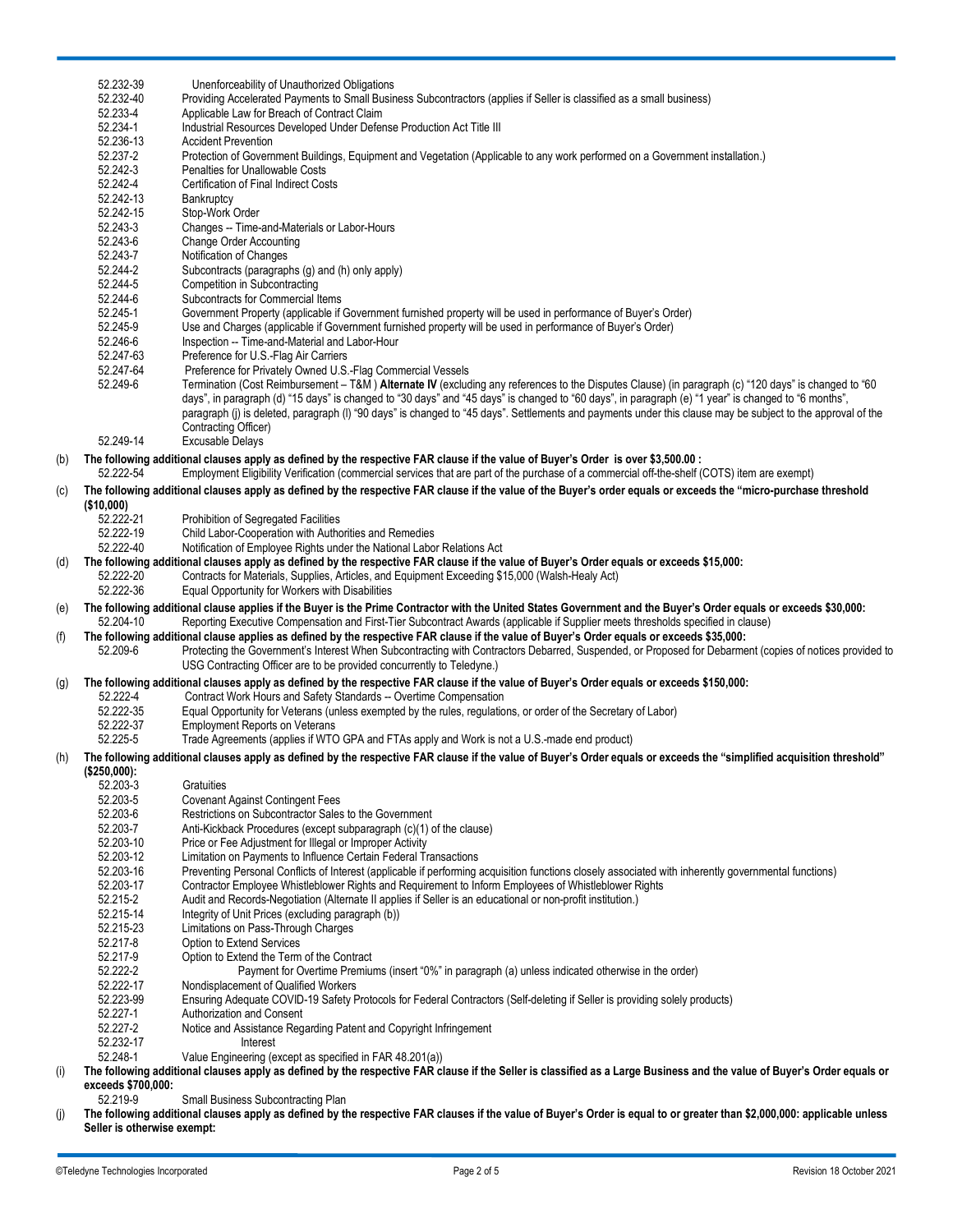|     | 52.214-26 | Audit and Records-Sealed Bidding (applicable to sealed bids only)                                                                                                                                                              |
|-----|-----------|--------------------------------------------------------------------------------------------------------------------------------------------------------------------------------------------------------------------------------|
|     | 52.214-27 | Price Reduction for Defective Cost or Pricing Data-Modifications (applicable to sealed bids only)                                                                                                                              |
|     | 52.214-28 | Subcontractor Certified Cost or Pricing Data-Modifications (applicable to sealed bids only)                                                                                                                                    |
|     | 52.215-10 | Price Reduction for Defective Certified Cost or Pricing Data                                                                                                                                                                   |
|     | 52.215-11 | Price Reduction for Defective Certified Cost or Pricing Data-Modifications                                                                                                                                                     |
|     | 52.215-12 | Subcontractor Certified Cost or Pricing Data                                                                                                                                                                                   |
|     | 52.215-13 | Subcontractor Certified Cost or Pricing Data-Modifications                                                                                                                                                                     |
|     | 52.215-15 | Pension Adjustments and Asset Reversions                                                                                                                                                                                       |
|     | 52.215-16 | Facilities Capital Cost of Money (applicable if Contract is subject to the Cost Principles of FAR Subpart 31.2 and Seller is proposing facilities capital cost of<br>money in its Offer)                                       |
|     | 52.215-17 | Waiver of Facilities Capital Cost of Money (applicable if Contract is subject to the Cost Principles of FAR Subpart 31.2 and Seller did not propose facilities<br>capital cost of money in its Offer)                          |
|     | 52.215-18 | Reversion or Adjustment of Plans for Post-retirement Benefits (PRB) Other than Pensions                                                                                                                                        |
|     | 52.215-19 | Notification of Ownership Changes                                                                                                                                                                                              |
|     | 52.215-20 | Requirements for Certified Cost or Pricing Data or Information Other than Cost or Pricing Data                                                                                                                                 |
|     | 52.215-21 | Requirements for Certified Cost or Pricing Data or Information Other than Cost or Pricing Data-Modifications                                                                                                                   |
|     | 52.215-23 | Limitations on Pass-Through Charges (see exceptions in FAR 15.408(n)(2)(i)(B)(2)),                                                                                                                                             |
|     | 52.230-2  | Cost Accounting Standards (when full CAS coverage applies)                                                                                                                                                                     |
|     | 52-230-3  | Disclosure and Consistency of Cost Accounting Practices (when modified CAS coverage applies)                                                                                                                                   |
|     | 52.230-4  | Disclosure and Consistency of Cost Accounting Practices-Foreign Concerns (when modified CAS coverage applies)                                                                                                                  |
|     | 52.230-5  | Cost Accounting Standards – Educational Institutions (except paragraph (b) of this clause)                                                                                                                                     |
|     | 52.230-6  | Administration of Cost Accounting Standards (applies with 52.203-2, 52.203-3, 52.203-4 or 52-203-5 apply)                                                                                                                      |
| (k) |           | The following additional clauses apply as defined by the respective FAR clause if the value of Buyer's Order equals or exceeds \$5,500,000:                                                                                    |
|     | 52.203-13 | Contractor Code of Business Ethics and Conduct (applies if the period of performance is more than 120 days. Disclosures made under this clause shall be<br>made directly to the Government entities identified in the clause.) |

52.203-14 Display of Hotline Posters (applies if period of performance is more than 120 days)

### **2. DFARS Clauses (Applicable to Department of Defense (DoD) orders only.)**

The following DFARS clauses are incorporated by reference and apply to the Buyer's Order as defined by the respective DFARS clause:

# (a) **The following DFARS clauses apply as defined by the respective DFARS clause regardless of dollar value:**

| 252.203-7002 | Requirement to Inform Employees of Whistleblower Rights                                                                                                                                                                                                                                                                     |
|--------------|-----------------------------------------------------------------------------------------------------------------------------------------------------------------------------------------------------------------------------------------------------------------------------------------------------------------------------|
| 252.204-7000 | Disclosure of Information (applicable if Seller will have access to or generate unclassified information that may be sensitive and inappropriate for release to                                                                                                                                                             |
|              |                                                                                                                                                                                                                                                                                                                             |
| 252.204-7009 | the public)<br>Limitations on the Use or Disclosure of Third-Party Contractor Reported Cyber Incident Information (applies if Buyer's Order is for services that include                                                                                                                                                    |
|              |                                                                                                                                                                                                                                                                                                                             |
|              | support for the Government's activities related to safeguarding covered defense information and cyber incident reporting.                                                                                                                                                                                                   |
| 252.204-7012 | Safeguarding of Covered Defense Information and Cyber Incident Reporting                                                                                                                                                                                                                                                    |
| 252.204-7015 | Notice of Authorized Disclosure of Information to Litigation Support                                                                                                                                                                                                                                                        |
| 252.208-7000 | Intent to Furnish Precious Metals as Government-Furnished Material (applicable if the item(s) delivered by Seller require Government to supply precious<br>metals)                                                                                                                                                          |
| 252.209-7004 | Subcontracting with Firms That Are Owned or Controlled by the Government of a Country that is a State Sponsor of Terrorism                                                                                                                                                                                                  |
| 252.211-7003 | Item Unique Identification and Valuation                                                                                                                                                                                                                                                                                    |
| 252.211-7007 | Reporting of Government-Furnished Property (applicable if Seller will use serially managed Government-Furnished Property in the performance of Buyer's<br>Order)                                                                                                                                                            |
| 252.215-7002 | Cost Estimating System Requirements (applies only to large businesses and dollar values reflected in paragraph (c) of this clause)                                                                                                                                                                                          |
| 252.223-7001 | Hazard Warning Labels (applicable if submission of hazardous material data sheets is required under Buyer's Order)                                                                                                                                                                                                          |
| 252.223-7002 | Safety Precautions for Ammunition and Explosives (applies if ammunition or explosives are furnished, including liquid and solid propellants)                                                                                                                                                                                |
| 252.223-7003 | Change in Place of Performance – Ammunition and Explosives (applies if DFARS 252.223.7003 is applicable)                                                                                                                                                                                                                    |
| 252.223-7006 | Prohibition on Storage, Treatment, and Disposal of Toxic or Hazardous Materials (applies if Buyer's order requires, may require, or permit Seller access to a                                                                                                                                                               |
|              | DoD installation. Alternate I applicable if included in Prime Contract)                                                                                                                                                                                                                                                     |
| 252.223-7007 | Safeguarding Sensitive Conventional Arms, Ammunition and Explosives                                                                                                                                                                                                                                                         |
| 252.223-7008 | Prohibition of Hexavalent Chromium                                                                                                                                                                                                                                                                                          |
| 252.225-7001 | Buy American and Balance of Payments Program (applies in lieu of FAR 52.225-1)                                                                                                                                                                                                                                              |
| 252.225-7002 | Qualifying Country Sources as Subcontractors                                                                                                                                                                                                                                                                                |
| 252.225-7007 | Prohibition on Acquisition of United States Munitions List Items from Communist Chinese Military Companies                                                                                                                                                                                                                  |
| 252.225-7008 | Restriction on Acquisition of Specialty Metals (applicable to Purchase Orders for the delivery of specialty metals as end items to Buyer or Seller to the extent                                                                                                                                                            |
|              | necessary to ensure compliance of the end products that the Buyer will deliver to the Government when DFARS clause 252.225-7009 is in the prime contract)                                                                                                                                                                   |
| 252.225-7009 | Restriction on Acquisition of Certain Articles Containing Specialty Metals (applicable if work contains specialty metals; excludes paragraph (d) and (e)(1).                                                                                                                                                                |
| 252.225-7013 | Duty-Free Entry (Instead of FAR 52.225-8)                                                                                                                                                                                                                                                                                   |
| 252.225-7016 | Restriction on Acquisition of Ball and Roller Bearings (except for commercial items or items that do not contain ball or roller bearings)                                                                                                                                                                                   |
| 252.225-7021 | Trade Agreements (Applies if the Work contains other than U.S.-made or qualifying country or designated country-end produces. Applies in lieu of FAR<br>$52.225-5.$                                                                                                                                                         |
| 252.225-7025 | Restriction on the Acquisition of Forgings (Only applied to forging items or for other items that contain forging items.)                                                                                                                                                                                                   |
| 252.225-7028 | Exclusionary Policies and Practices of Foreign Governments (only applicable for purchase of supplies and services for international military education training                                                                                                                                                             |
|              | and FMS.)                                                                                                                                                                                                                                                                                                                   |
| 252.225-7030 | Restriction on Acquisition of Carbon, Alloy, and Armor Steel Plate (Only applicable if carbon, alloy or armor steel plate are to be ordered/delivered to USG-                                                                                                                                                               |
|              | owned facility)                                                                                                                                                                                                                                                                                                             |
| 252.225-7033 | Waiver of United Kingdom Levies (applicable if Buyer's Order is placed with a United Kingdom company at value exceeding \$1M)                                                                                                                                                                                               |
| 252.225-7036 | Buy American-Free Trade Agreements--Balance of Payments (Applies in lieu of FAR 52.225-3.)                                                                                                                                                                                                                                  |
| 252.225-7040 | Contractor Personnel Supporting U.S. Armed Forces Deployed Outside the United States (applies with Seller's personnel are supporting U.S. Armed Forces<br>deployed outside the United States in (1) contingency operations; (2) Peace operations consistent with Joint Publication 3-07.0; or (3) other military operations |
|              | or exercises, when designated by the Combatant Commander or as directed by the Secretary of Defense)                                                                                                                                                                                                                        |
| 252.225-7043 | Anti-Terrorism/Force Protection for Defense Contractors outside the United States (Applicable if work is to be performed outside of the United States)                                                                                                                                                                      |
| 252.225-7048 | <b>Export-Controlled Items</b>                                                                                                                                                                                                                                                                                              |
|              |                                                                                                                                                                                                                                                                                                                             |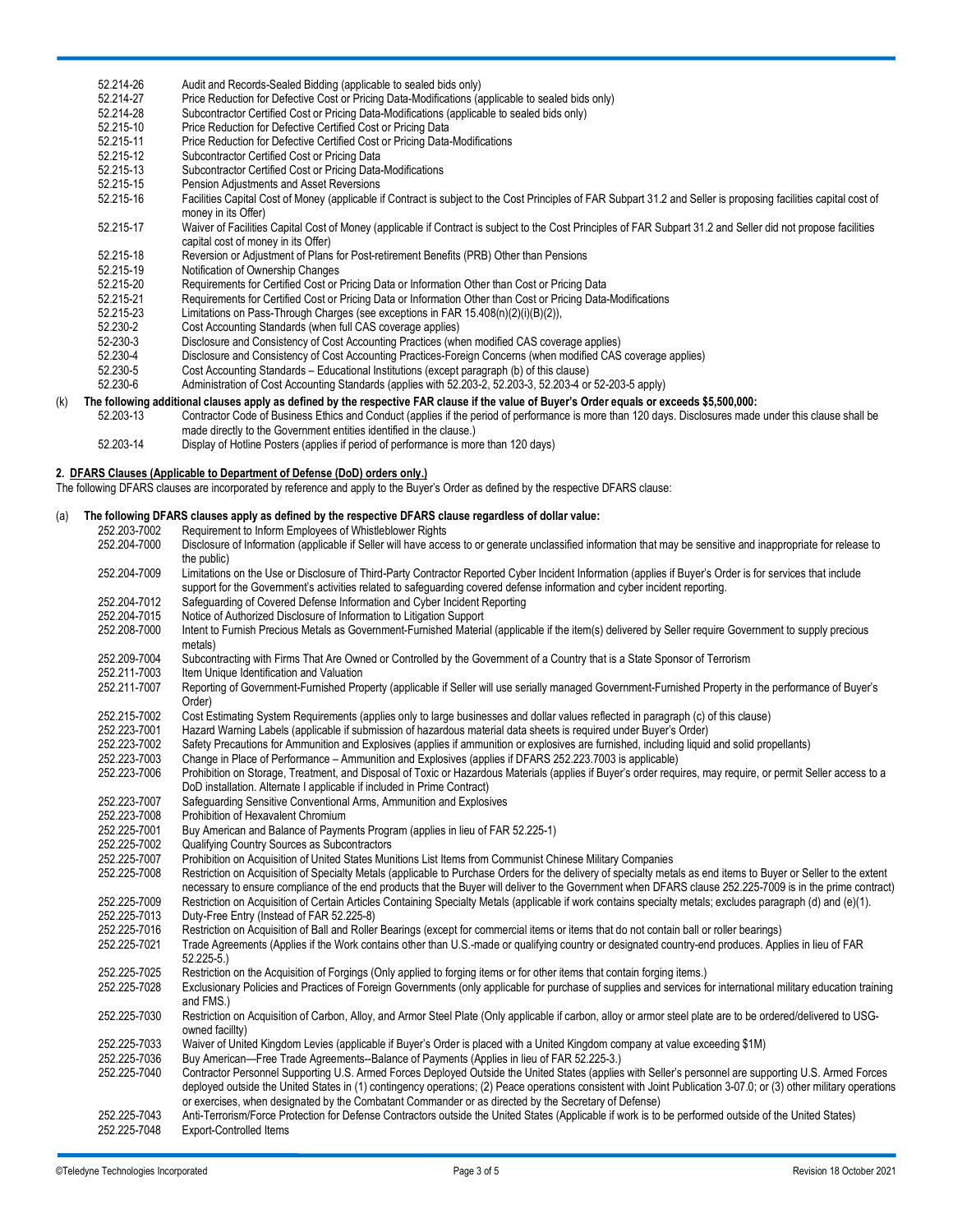|     | 252.227-7013<br>252.227-7014<br>252.227-2015 | Rights in Technical Data - - Noncommercial Items (applies in lieu of FAR 52.227-14)<br>Rights in Noncommercial Computer Software and Noncommercial Computer Software Documentation (applies in lieu of FAR 52.227-14)<br>Technical Data - - Commercial Items (Applies when technical data related to commercial items is to be delivered.),                                                                                                                                      |
|-----|----------------------------------------------|----------------------------------------------------------------------------------------------------------------------------------------------------------------------------------------------------------------------------------------------------------------------------------------------------------------------------------------------------------------------------------------------------------------------------------------------------------------------------------|
|     | 252.227-7016                                 | Rights in Bid or Proposal Information                                                                                                                                                                                                                                                                                                                                                                                                                                            |
|     | 252.227-7017                                 | Identification and Assertion of Use, Release, or Disclosure Restrictions (applicable to solicitations and resulting Purchase Orders that will include DFARS<br>clause 252.227-7013, 252.227-7014, or 252.227-7018.)                                                                                                                                                                                                                                                              |
|     | 252.227-7019                                 | Validation of Asserted Restrictions-Computer Software (applicable if Seller will be furnishing of computer software in the performance of Buyer's Order)                                                                                                                                                                                                                                                                                                                         |
|     | 252.227-7025                                 | Limitations on the Use or Disclosure of Government-Furnished Information Marked with Restrictive Legends                                                                                                                                                                                                                                                                                                                                                                         |
|     | 252.227-7026                                 | Deferred Delivery of Technical Data or Computer Software                                                                                                                                                                                                                                                                                                                                                                                                                         |
|     | 252.227-7027                                 | Deferred Ordering of Technical Data or Computer Software                                                                                                                                                                                                                                                                                                                                                                                                                         |
|     | 252.227-7028                                 | Technical Data or Computer Software Previously Delivered to the Government (applicable to solicitations for Purchase Orders when the resulting Purchase<br>Order will require the Seller to deliver technical data.)                                                                                                                                                                                                                                                             |
|     | 252.227-7030<br>252.227-7037                 | Technical Data-Withholding of Payment (applicable if DFARS clause 252.227-7013 applies to Buyer's Order)<br>Validation of Restrictive Markings on Technical Data                                                                                                                                                                                                                                                                                                                 |
|     | 252.227-7038                                 | Patent Rights-Ownership by the Contractor (Large Business) (applicable if Buyer's Order is for experimental, developmental, or research work and Seller is                                                                                                                                                                                                                                                                                                                       |
|     | 252.227-7039                                 | not a small business or nonprofit organization)<br>Patents-Reporting of Subject Inventions (applicable if FAR clause 52.227-11 applies)                                                                                                                                                                                                                                                                                                                                          |
|     | 252.228-7001                                 | Ground and Flight Risk (Applicable if included in Buyer's higher-tier contract.)                                                                                                                                                                                                                                                                                                                                                                                                 |
|     | 252.228-7005                                 | Accident Reporting and Investigation Involving Aircraft, Missiles, and Space Launch Vehicles                                                                                                                                                                                                                                                                                                                                                                                     |
|     | 252.231-7000                                 | Supplemental Cost Principles                                                                                                                                                                                                                                                                                                                                                                                                                                                     |
|     | 252.235-7003                                 | Frequency Authorization (applicable if performance of Buyer's Order requires development, production, construction, testing, or operation of a device for<br>which a radio frequency authorization is required)                                                                                                                                                                                                                                                                  |
|     | 252.239-7010                                 | Cloud Computing Services (For information technology services.)                                                                                                                                                                                                                                                                                                                                                                                                                  |
|     | 252.239-7016                                 | Telecommunications Security Equipment, Devices, Techniques, and Services (applicable if Buyer's Order requires secure telecommunications)                                                                                                                                                                                                                                                                                                                                        |
|     | 252.239-7018<br>252.244-7000                 | Supply Chain Risk (for items of information technology used in "covered system". See DFARS 239.7301 Definitions)<br>Subcontracts for Commercial Items                                                                                                                                                                                                                                                                                                                            |
|     | 252.246-7001                                 | Warranty of Data (applicable if DFARS clause 252.227-7013 applies)                                                                                                                                                                                                                                                                                                                                                                                                               |
|     | 252.246-7003                                 | Notification of Potential Safety Issues (applicable if Buyer's Order is for (i) parts identified as critical safety items; (ii) systems and subsystems, assemblies,<br>and subassemblies integral to a system; or (iii) repair, maintenance, logistics support, or overhaul services for systems and subsystems, assemblies,<br>subassemblies, and parts integral to a system. Seller shall provide notifications to Buyer and the contracting officer if identified to Seller.) |
|     | 252.246-7007                                 | Contractor Counterfeit Electronic Part Detection and Avoidance System (Introductory text does not apply. Paragraphs (a) through (e) apply to all Buyer<br>Orders.)                                                                                                                                                                                                                                                                                                               |
|     | 252.246-7008                                 | Sources of Electronic Parts (Applies if Order is for electronic parts or assemblies containing electronic parts, unless Seller is the original manufacturer of said<br>parts.)                                                                                                                                                                                                                                                                                                   |
|     | 252.247-7023<br>252.247-7024                 | Transportation of Supplies by Sea (applies in lieu of FAR 52.246-64 in all Orders for ocean transportation of supplies)<br>Notification of Transportation of Supplies by Sea                                                                                                                                                                                                                                                                                                     |
| (b) |                                              | The following additional clauses apply as defined by the respective DFARS clause if the value of Buyer's Order equals or exceeds the "simplified acquisition                                                                                                                                                                                                                                                                                                                     |
|     | threshold" (\$250,000):<br>252.203-7001      | Prohibition on Persons Convicted of Fraud or Other Defense Contract Related Felonies                                                                                                                                                                                                                                                                                                                                                                                             |
|     | 252.209-7004                                 | Subcontracting with Firms that are Owned or Controlled by the Government of a Country that is a State Sponsor of Terrorism                                                                                                                                                                                                                                                                                                                                                       |
|     | 252.215-7010                                 | Requirements for Certified Cost or Pricing Data and Data Other Than Certified Cost or Pricing Data                                                                                                                                                                                                                                                                                                                                                                               |
|     | 252.225-7012                                 | Preference for Certain Domestic Commodities                                                                                                                                                                                                                                                                                                                                                                                                                                      |
|     | 252.225-7015                                 | Restriction on Acquisition of Hand or Measuring Tools                                                                                                                                                                                                                                                                                                                                                                                                                            |
|     | 252.225-7052                                 | Restriction on the Acquisition of Certain Magnets and Tungsten. (applicable to Purchase Orders for the delivery of goods, unless an exception at paragraph                                                                                                                                                                                                                                                                                                                       |
|     | 252.249-7002                                 | (c) of the clause applies).<br>Notification of Anticipated Contract Termination or Reduction                                                                                                                                                                                                                                                                                                                                                                                     |
|     |                                              | The following additional clause applies as defined by the respective DFARS clause if the value of Buyer's Order equals or exceeds \$500,000:                                                                                                                                                                                                                                                                                                                                     |
| (c) | 252.226-7001                                 | Utilization of Indian Organizations, Indian-Owned Economic Enterprises, and Native Hawaiian Small Business Concerns                                                                                                                                                                                                                                                                                                                                                              |
| (d) | 252.219-7003<br>252.219-7004                 | The following additional clauses apply as defined by the respective DFARS clause if the value of Buyer's Order equals or exceeds \$700,000:<br>Small Business Subcontracting Plan (DoD Contracts) (supplement if Buyer's Order includes FAR clause 52.219-9)<br>Small Business Subcontracting Plan (Test Program) (applies to subcontractors participating in the Test Program described in DFARS 219.702-70)                                                                    |
| (e) | 252.222-7006                                 | The following additional clause applies as defined by the respective DFARS clause if the value of Buyer's Order equals or exceeds \$1,000,000:<br>Restrictions on the Use of Mandatory Arbitration Agreements                                                                                                                                                                                                                                                                    |
| (f) | 252.211-7000                                 | The following additional clause applies as defined by the respective DFARS clause if the value of Buyer's Order equals or exceeds \$1,500,000:<br><b>Acquisition Streamlining</b>                                                                                                                                                                                                                                                                                                |
| (g) | 252.203-7003<br>252.203-7004                 | The following additional clauses apply as defined by the respective DFARS clause if the value of Buyer's Order equals or exceeds \$5,500,000:<br>Agency Office of the Inspector General (applies if FAR clause 52.203-13 applies)<br>Display of Fraud Hotline Poster(s)                                                                                                                                                                                                          |

# **3. Additional Requirements**

- (a) **For orders issued under the American Recovery and Reinvestment Act**, the Seller shall comply with the reporting requirements of FAR 52.204-11, American Recovery and Reinvestment Act Reporting Requirements and FAR 52.203-15, Whistleblower Protections under ARRA, and shall ensure compliance with the Buy American provisions cited in the Quality Terms cited in the Order.
- (b) Seller covenants and agrees that if Buyer's contract price or a cost allowance is reduced by reason of Seller's failure to comply with an applicable Cost Accounting Standard or to follow any practice disclosed in its Disclosure Statement, Buyer shall be entitled to:
	- (i) reduce the price of Buyer's Order by an amount commensurate with the reduction in Buyer's contract price or cost allowance together with interest computed at the applicable Treasury rate; or
	- (ii) in the event Seller shall already have been paid the full Order price or essentially the full Order price, Seller shall reimburse and indemnify Buyer in an amount commensurate with the reduction in Buyer's contract price or cost allowance together with interest computed at the applicable Treasury rate.
- (c) Notwithstanding any other clauses in the Buyer's Order, Seller shall not impose any restrictions on the Government's use of tooling, designs, and/or drawings provided or received during the performance of Buyer's Order that the Government independently owns or has a right to use.